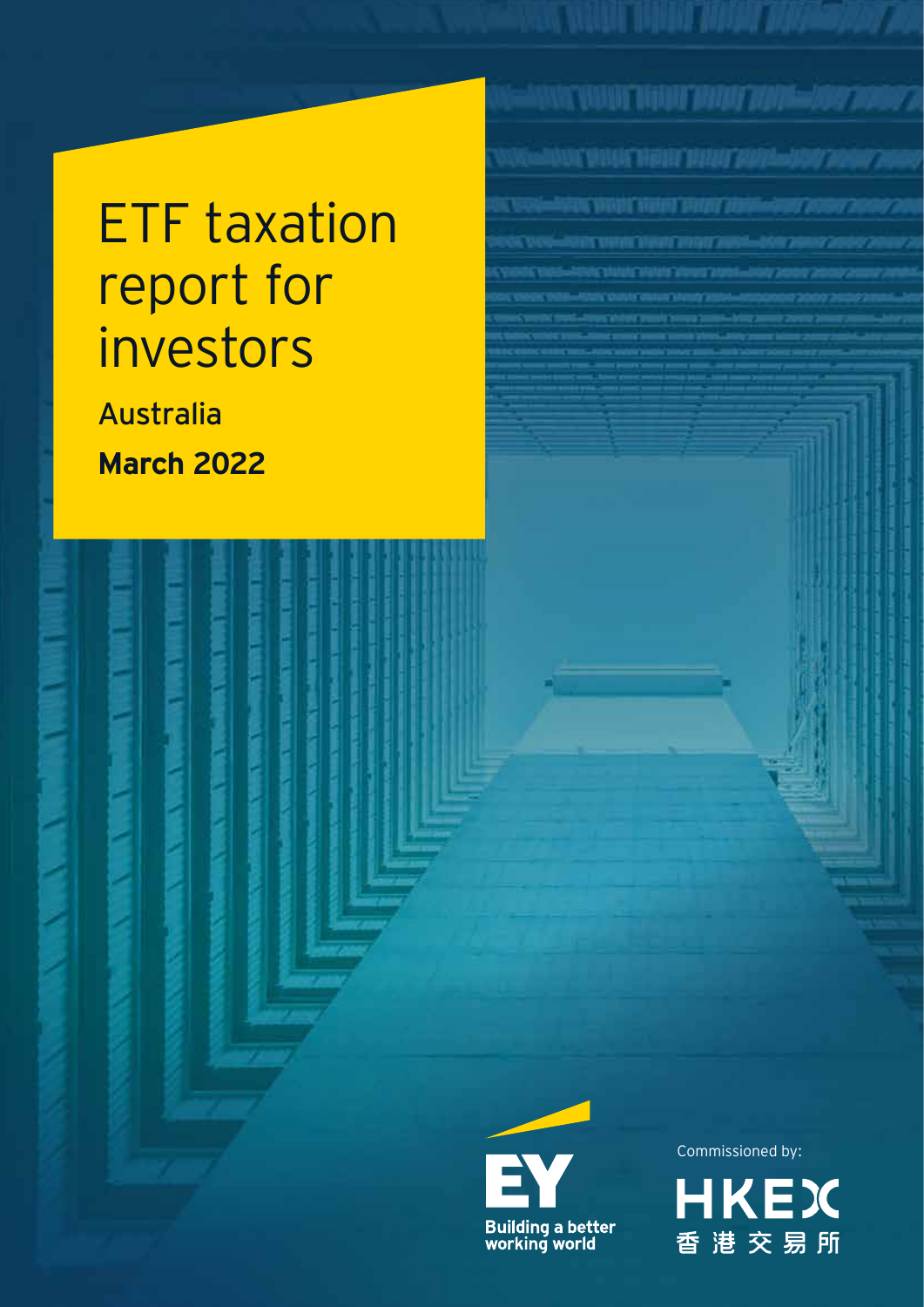# **Introduction**

Exchange Traded Funds (ETFs) continue to gain popularity by investors as an efficient mechanism to gain a broad array of desired market access. While return on investment (ROI) is a key priority, costs play an important role in maximizing ROI. One significant yet lesser understood cost with investing in ETFs is taxation. This is especially true for any cross-border investments which are normally subject to multiple instances of taxation.

In this Report, EY teams examine the impact of different types of ETFs on Australia-based investor returns across key markets, ETF types and domiciles.

# Types of ETFs compared

Common forms of ETFs compared in this Report include the following:

### **Hong Kong ETF**

# **Luxembourg ETF**

# **Irish ETF**

Hong Kong unit trust authorized by the Securities and Futures Commission of Hong Kong.

Capital company constituted as a Société d'Investissement à Capital Variable (SICAV)/ Société d'Investissement à Capital Fixe (SICAF).

#### Irish Collective Assetmanagement Vehicle (ICAV) authorized as an Undertaking for Collective Investment in Transferable Securities (UCITS).

**US ETF**

Illustration using MSCI China Index ETFs:

Regulated Investment Company and satisfies specific requirements.

# **Australian ETF**

Australian unit trust and a managed investment scheme in accordance with the Corporations Act 2001.

# General basis of preparation

- 1. This Report is general in nature.
- 2. It does not consider any transfer taxes such as stamp duty.
- 3. It considers only income tax/WHT effect on dividend and interest income received by the ETFs, and excludes capital gains tax or tax on trading profits/losses.
- 4. The distribution from ETFs are considered to be normal dividend and/or distribution (practically subject to local variances).
- 5. All investors are institutional corporate investors and tax residents in their domicile location(s), and subject to standard corporate income tax rate. Individual circumstances have not been considered.
- 6. To the extent domestic unilateral tax credit is available and considered, it is assumed that the necessary criteria are satisfied and the available tax credit will be within the prescribed limit.
- 7. Some jurisdictions may have regulatory restrictions on cross-border investments. Investors should seek separate legal and regulatory advice in this regard as this Report focuses solely on the potential tax implications of investing into different types of ETFs.
- 8. It does not consider any EU non-discrimination directives or relevant rules.

# Multiple instances of taxation on ETFs

An investor's ETF returns can generally be subject to tax at three levels:



This Report is prepared for informational purposes and supported by the ETF Tax Calculator. It sets out the key summary of the preparation basis as well as underlying assumptions. For more details, please visit: www.hkex.com.hk/ETFTaxCalculator.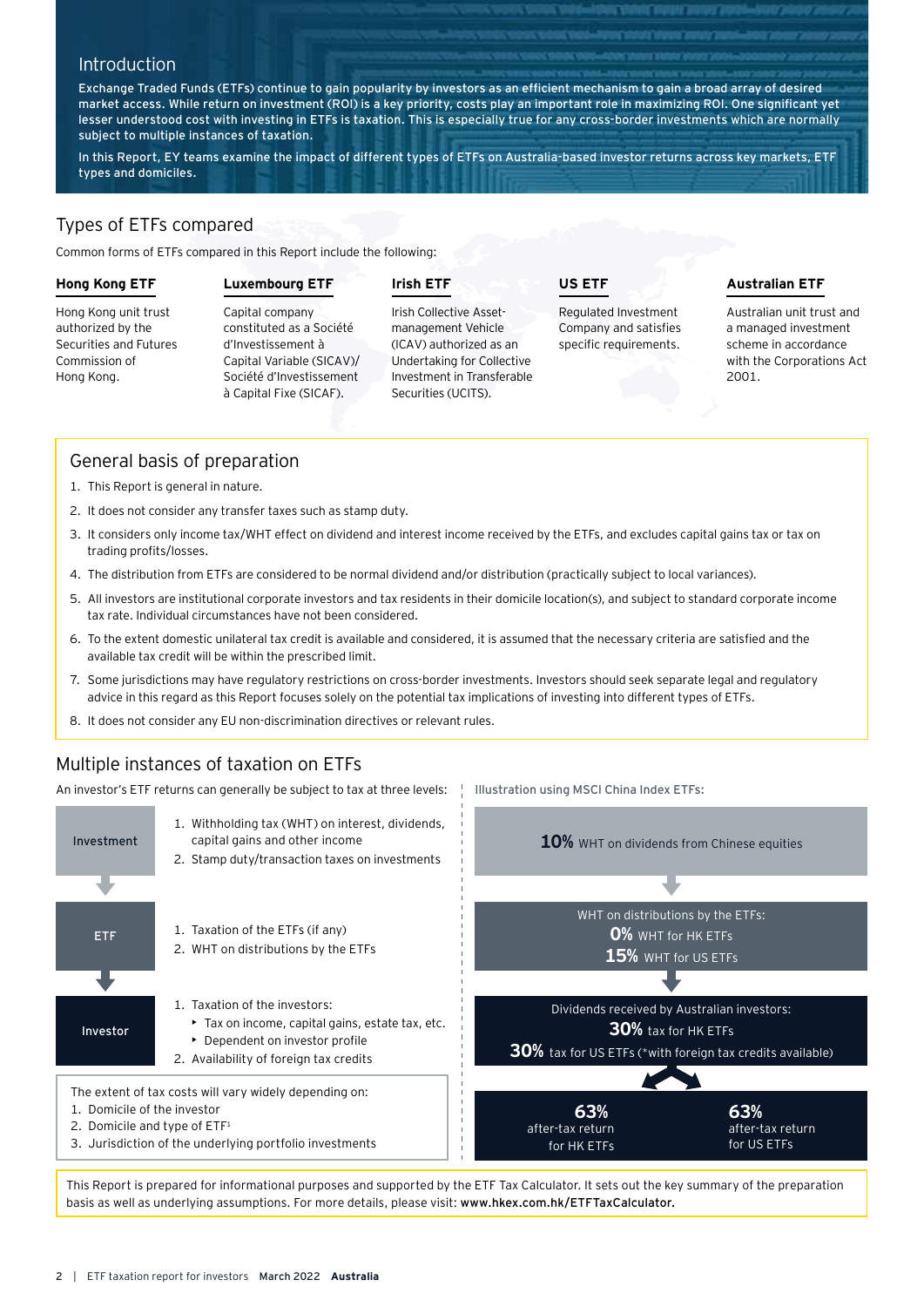# Australian investor after-tax returns compared

Figure 1 below depicts the percentage of expected after-tax return for institutional corporate investors from investing into different domiciled ETFs which seek to track the investment results of the same selected single market equity index. It is assumed that different domiciled ETFs tracking the same index would generate the same ETF distribution before all level of taxes<sup>2</sup>.

#### Figure 1. Single market equity indices<sup>3</sup>



# Consider total cost of ownership (TCO) including tax

This Report provides evidence that significant differences can arise in after-tax returns for ETFs domiciled in different jurisdictions. However, tax should not be the only consideration in ETF selection. Investors should evaluate ETF investment costs in the context of the TCO, including but not limited to bid-ask spread, broker commissions, total expense ratio and taxation. For more details about TCO, please read the *ETF Total Cost of Ownership primer* in the HKEX ETF webpage.

# Why Hong Kong ETFs?

Hong Kong domiciled ETFs have traditionally been recognized for their unique access to the domestic market of Mainland China. However, with the HKEX now carrying more than 140 ETFs and Leveraged and Inverse Products representing a wide range of global products, investors now have an enhanced ability to use Hong Kong ETFs to achieve their desired market exposures.

Furthermore, Hong Kong's ETF market, as a regional issuing and trading hub of ETFs, is seeing deepening liquidity driven by a continuously enhancing market structure. This translates into narrower bid-ask spread and lower trading cost for investors seeking to gain exposure to Asia and beyond via Hong Kong ETFs.

Investors can also benefit from lower tracking difference, which is a component of TCO, by trading Asia underlyings in the Asian time zone with Hong Kong ETFs as they can react to events occurring in Asia more timely.

Hong Kong ETFs may offer a tax-efficient, low-cost vehicle for investors to access a diverse range of asset classes and markets.

To learn more about Hong Kong ETFs, please visit the HKEX ETF webpage www.hkex.com.hk/etp.

To see the after-tax returns comparison on more indices, please visit: www.hkex.com.hk/ETFTaxCalculator.

#### Notes:

- 1. Especially important because this should have an impact on the following:
	- The applicable WHT rate at both the investment and investor levels
	- The applicable taxes at the ETF level
	- Access to any available tax treaty benefits
- 2. This includes portfolio level, ETF level and investor level, and does not take into account any fees to intermediates.
- 3. This Report is prepared based on the index constituents data and the applicable tax rates as of 31 December 2021. The index constituents data is provided by MSCI. For MSCI indices, the jurisdiction classification is generally determined by the company's location of incorporation and the primary listing of its securities.